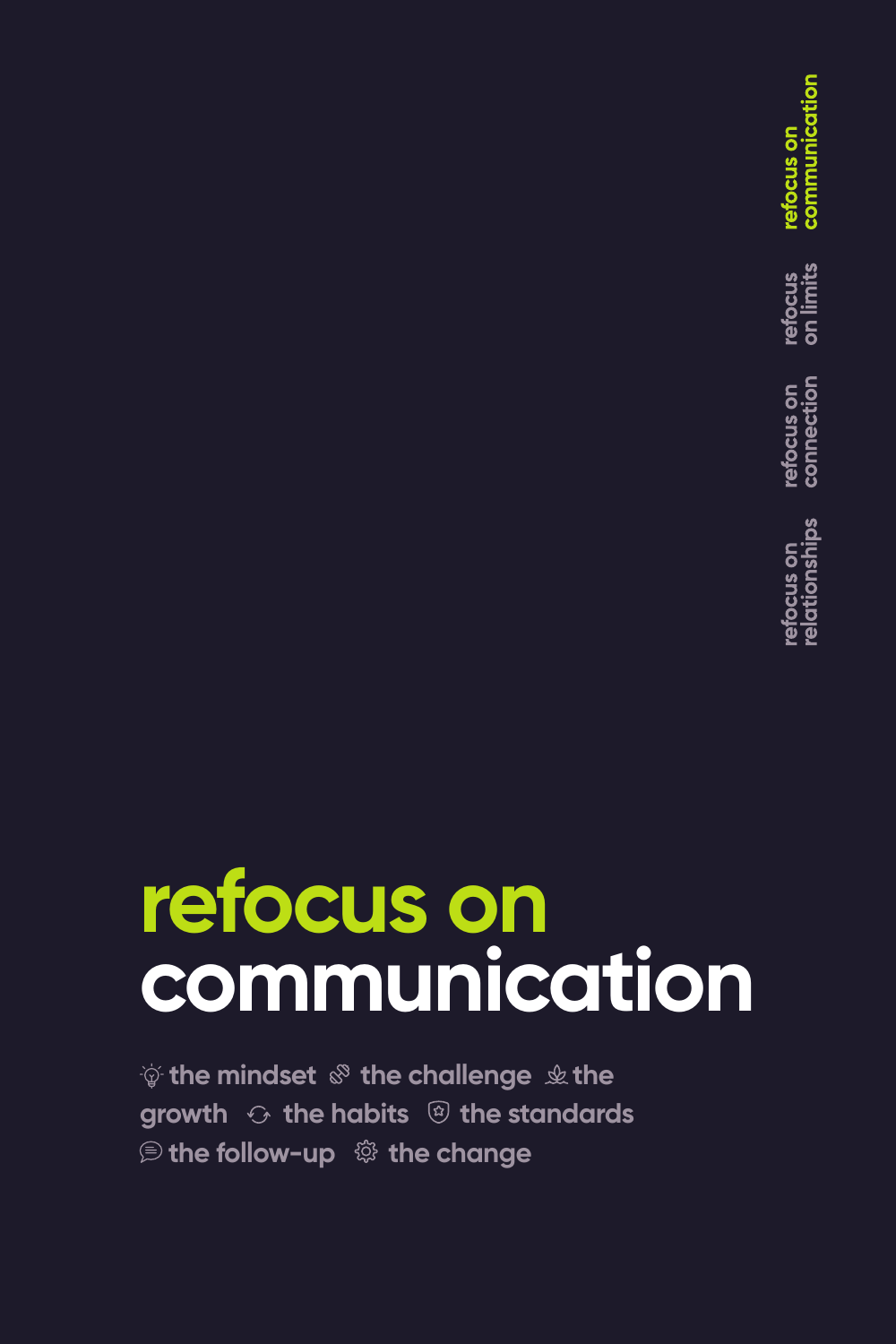**an initiative of project focus**

**An 18-year-old boy who uses texting for almost everything says to me wistfully, "Someday, someday, but certainly not now, I'd like to learn how to have a conversation."**

> **—** Sociologist, psychologist and MIT Professor, **Sherry Turkle,** at a 2012 Ted Talk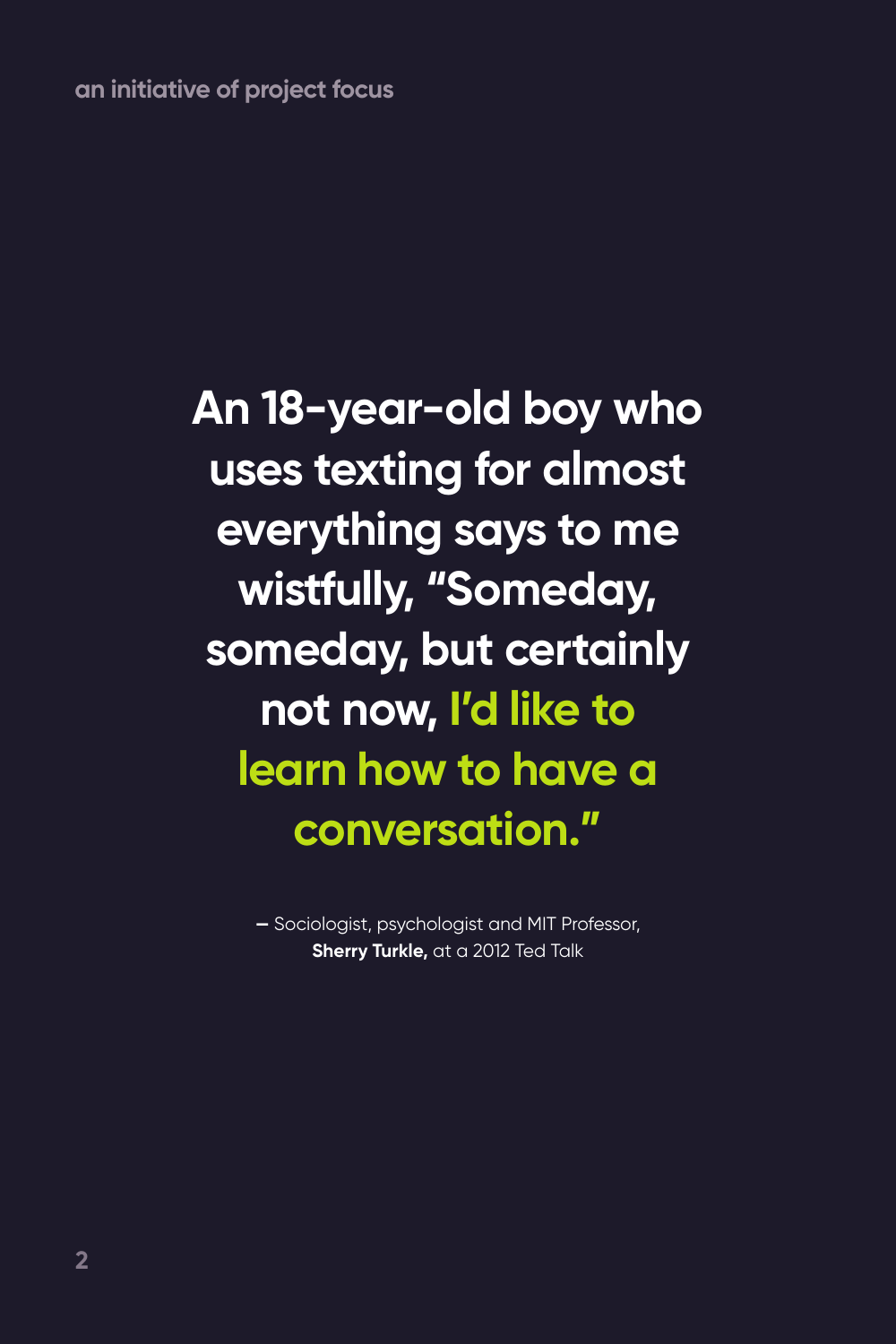| $\sqrt{\hat{p}}$ the mindset | 4  |
|------------------------------|----|
| <b>&amp; the challenge</b>   | 6  |
| $\&$ the growth              | 8  |
| $\odot$ the habits           | 10 |
| <sup>3</sup> the standards   | 12 |
| the follow-up                | 14 |
| <sup>2</sup> the change      | 16 |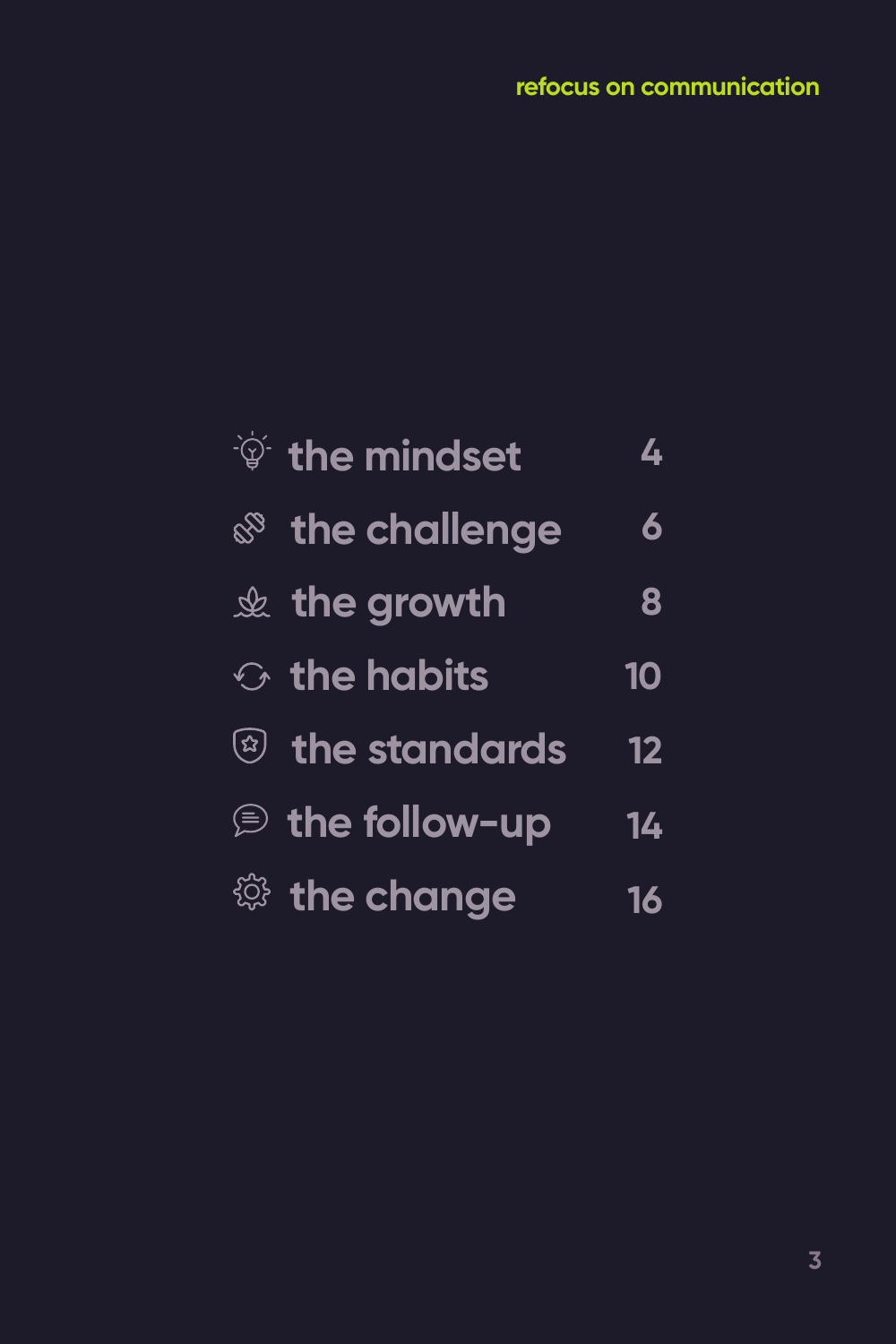## **the mindset**

**Only 7% of what we're sharing is conveyed by what we say.\* The other 93%? It's communicated by how we say it — via body language, expression and tone of voice.** 

Communication is so much richer than mere words. When Hashem breathed life into mankind, He breathed into us a power uniquely human, uniquely g-dly. The ability to speak. And with that, He gave us a host of gifts.

- First: a way to broaden our intellect. You can only think in the words you know; the richer your vocabulary, the richer your thoughts.
- Second: a way to share, connect, and resolve differences with others. The success of every relationship — family, friends and work — depends on how we communicate.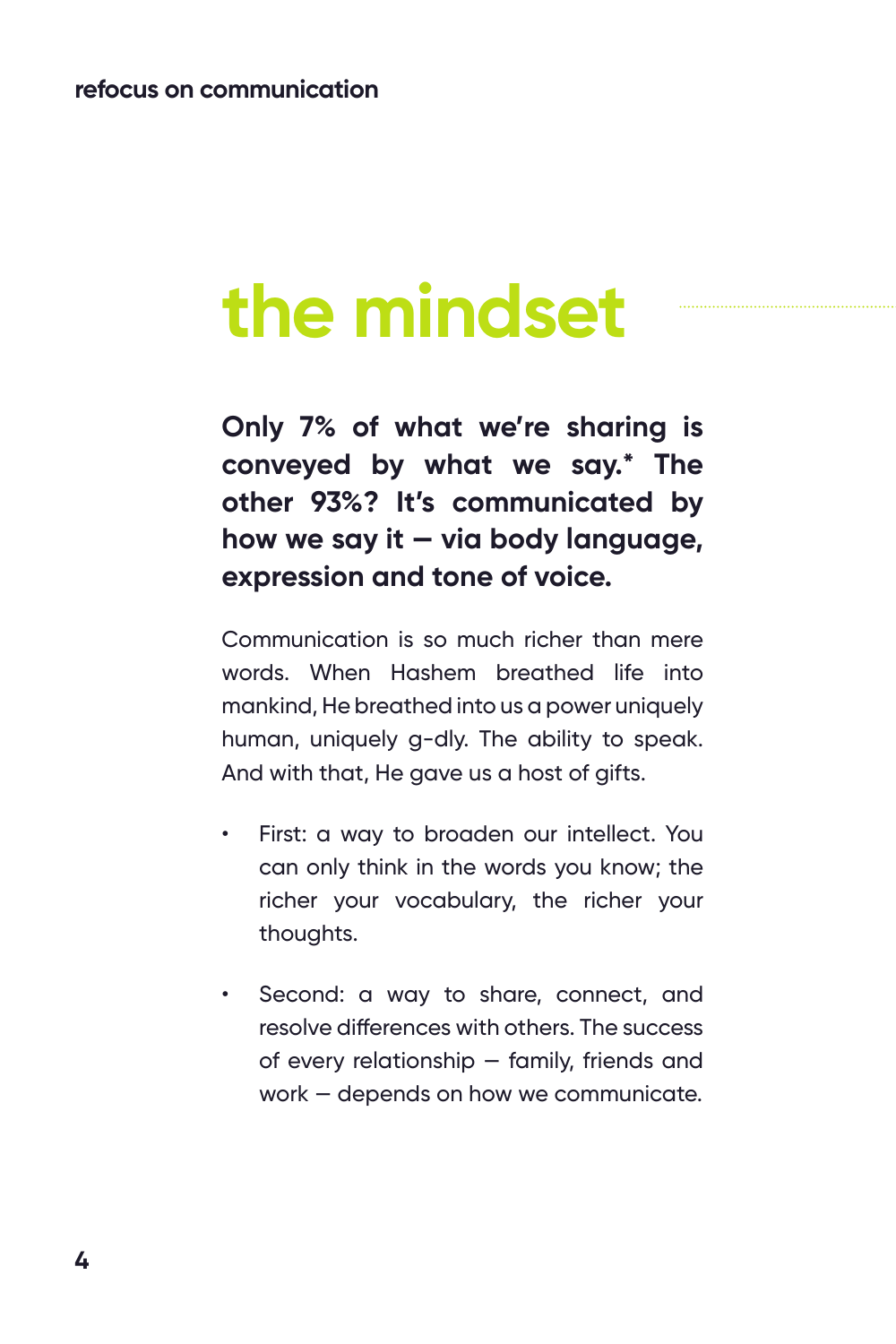• Finally: it's how we tap into a Higher Power. We thank Him in good times, revert decrees in bad times, and give life meaning at all times.

When we use emojis, GIFs or textese, we compromise our ability to process and express subtleties of thought. Over-reliance on emails weakens our ability to share (and read) unspoken nuances of feeling. And as our quality of human relationships declines, it becomes harder to form a connection with a Being we cannot see.

**Let's not let our power of communication decline through disuse. And more importantly, let's give our growing children the opportunity to acquire this skill for their marriages, their children, their ultimate success.**

\*1967 study by Dr. Mehrabian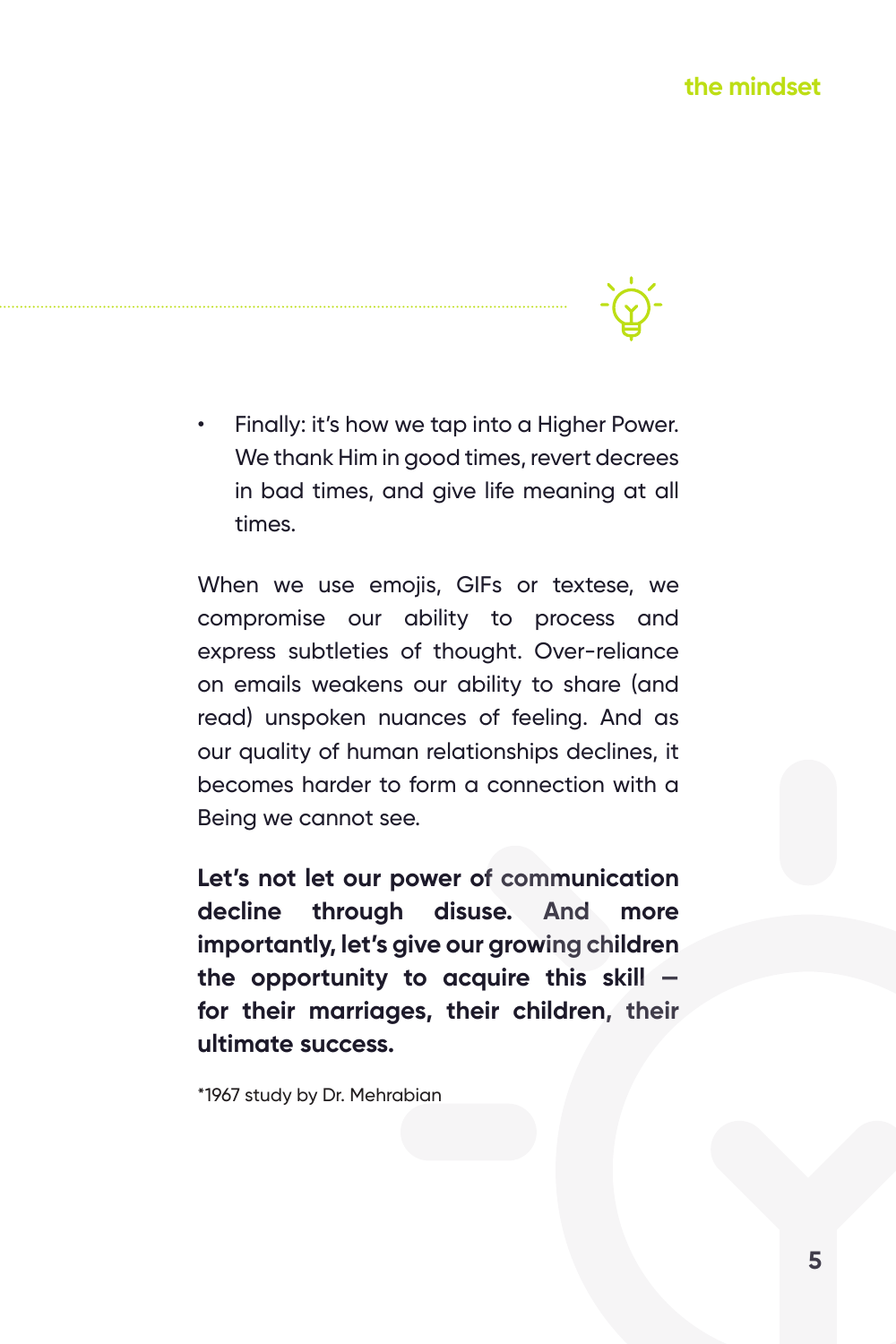# **the challenge**

### **When we share thoughts and feelings:**



Foundational study by Dr Mehrabian, 1967

is communicated via **the actual words spoken.**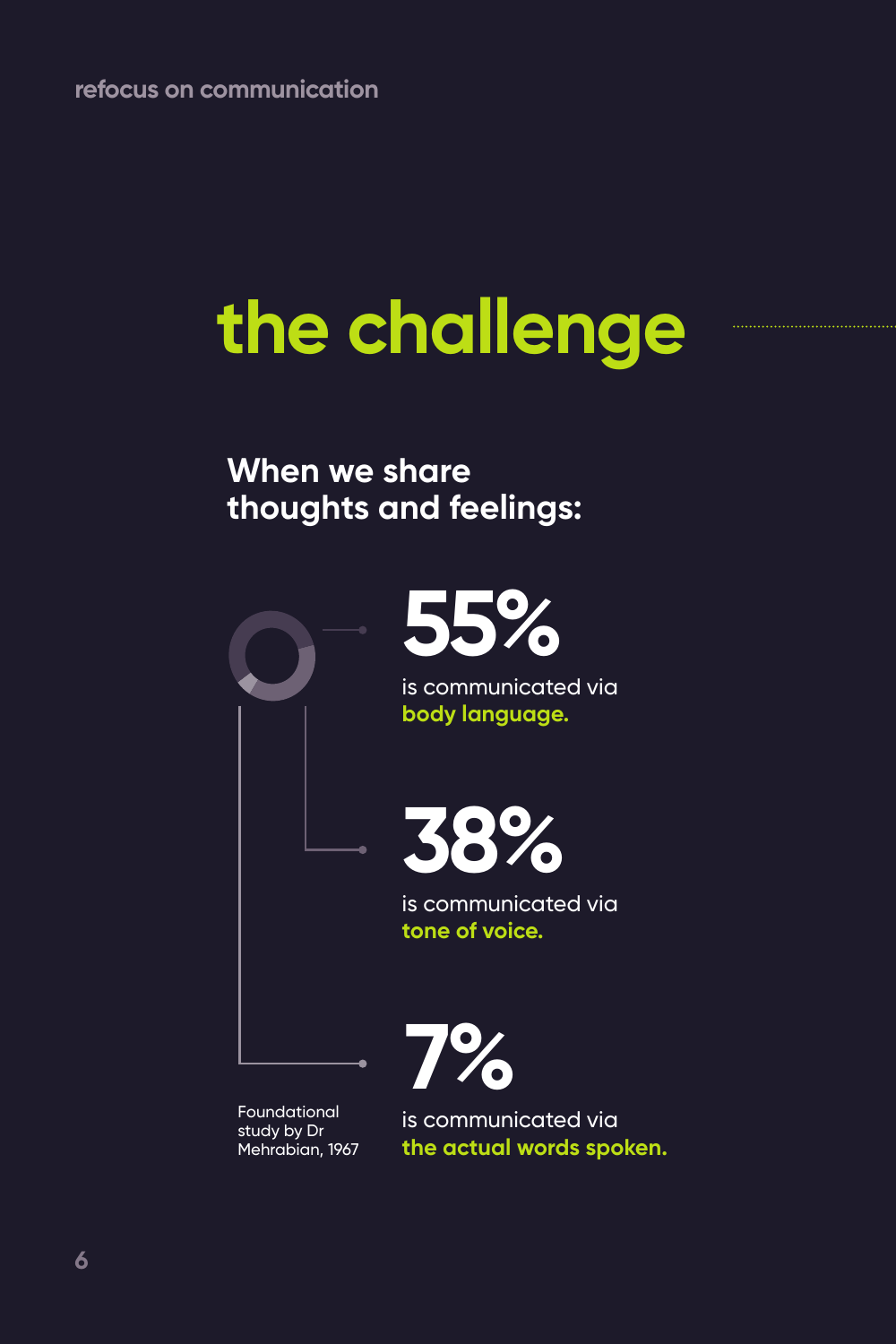

A new term — Online Disinhibition Effect was coined in 2004 to reflect a new reality:

### **We say things online we would never say in person.**





**anonymity** You don't know me



 $\mathbf{R}$ 

**invisibility** You can't see me



**asynchronicity** There's no immediate backlash/response

**minimized authority** We're equals

Wikipedia



2020 Cigna Study Americans report they're lonely, up 13% since 2018.

**Are numbers jumping higher as technology & social media take over?**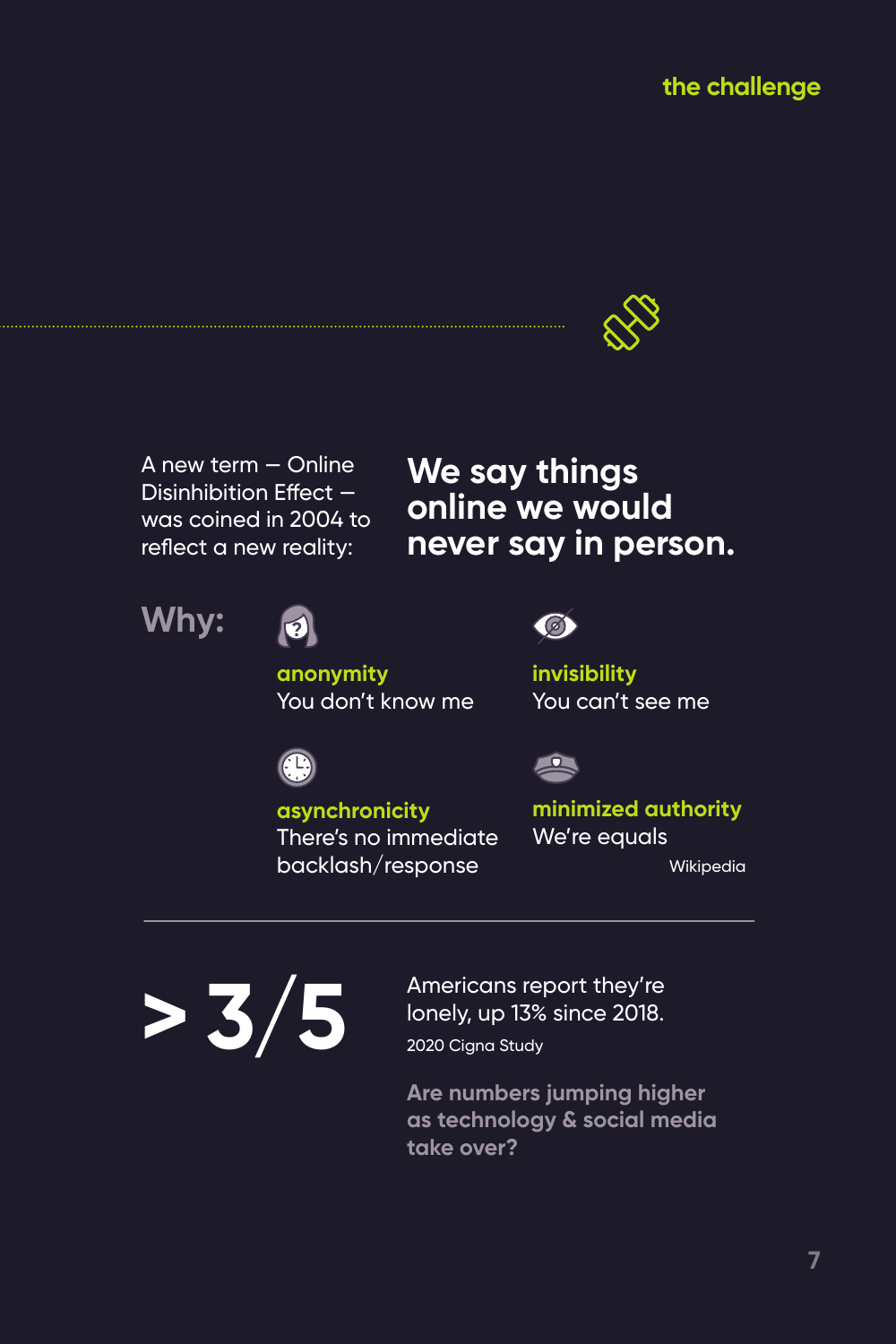## **the growth**

**I was in seventh grade, walking down the hallway deep in conversation with a teacher, when she turned away mid-sentence.**

A few other teachers were approaching, and what they were discussing was more interesting.

A small thing, but it hurt me deeply. I came home and began sharing with my mother, when my brother walked in bursting with an announcement he wanted to make.

My mother turned to him, and asked him to wait until I was finished. She'd love to hear, she told him, but she was in middle of talking to me right now.

My sense of self was soothed, and I felt like a person again.

That night, I made a promise. I'd be 100%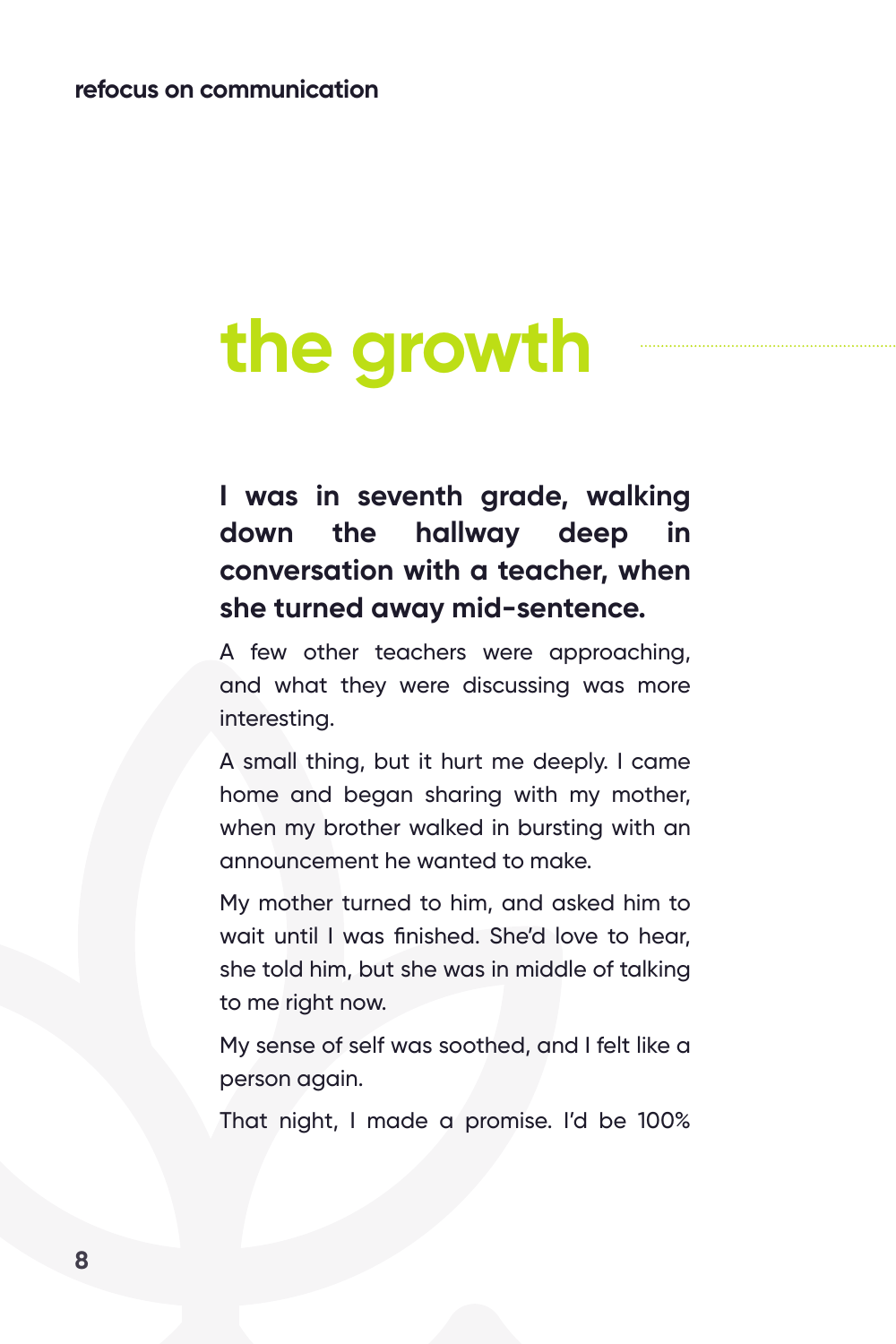#### **Hello?**  $\mathcal{A}$ **Does anybody hear me?**

present and engaged during conversations. Even when the speaker is a child.

When I married and had kids, smartphones hit the scene. My promise became ten times harder to keep. Check a text during a friend's phone call? Take a call when picking the kids up from school? Talk on the phone while checking out at the grocery?

Life is so busy, and it's hard not to want to do ten things a minute.

**But every time I follow my rule of keeping the phone away and engaging in the moment, I know I'm gaining so, so much more than I'm losing.**

I'm making every person, every interaction, every moment matter.

*— Tamar*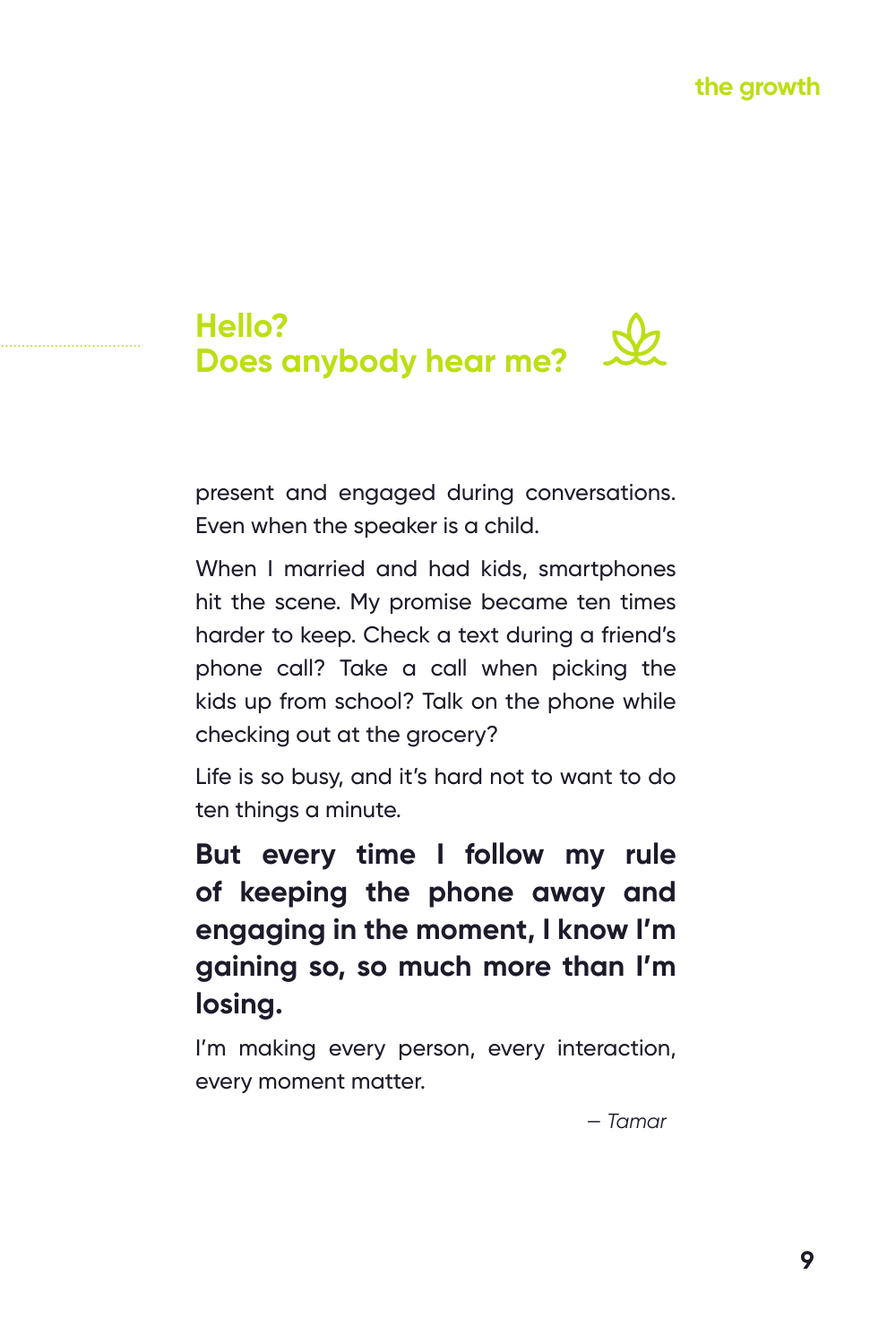# **the habits**



### **Get uncomfortable.**

Avoid using texts and emails to escape tricky conversations. The other person (and you!) deserves the respect of a faceto-face talk, even if it's difficult.

#### $\left(\begin{array}{c} \end{array}\right)$ **Type out loud.**

Read texts and emails out loud before sending to make sure you'd be comfortable saying it directly to the person.

#### **Mind your manners.**

Add 3 seconds to type "please" "thank you" or even "have a great Shabbos" for an instant interaction upgrade.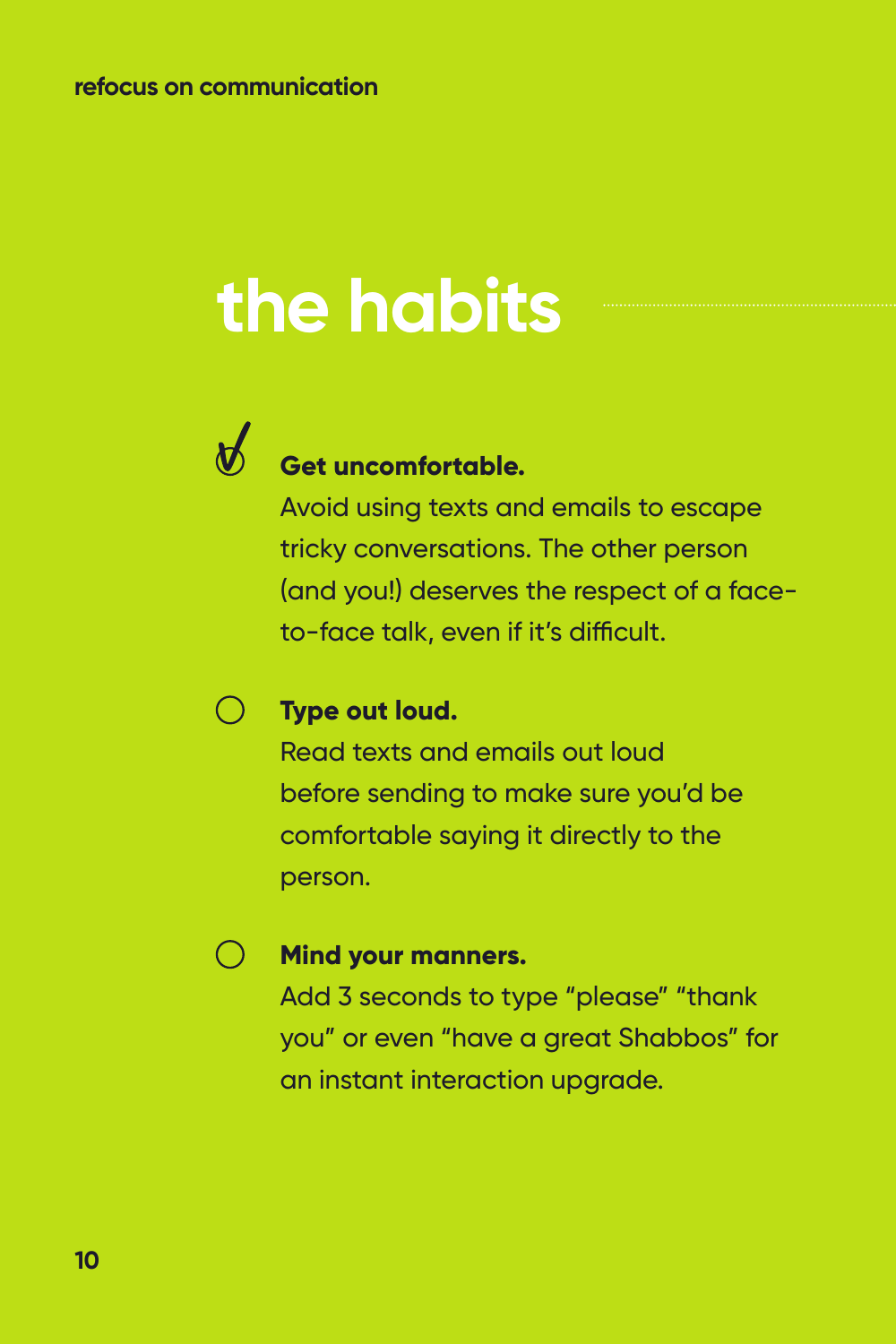

#### $\bigcirc$ **Keep meaningful moments offline.**

Avoid using email or text to connect on an emotional level. Use the phone to say thank you, apologize or make a shiva call.

#### **Eyes on you.**

Look the speaker in the eye (even when it's just a child) to catch nonverbal cues, and show them they matter.

### **Small changes with big impact.**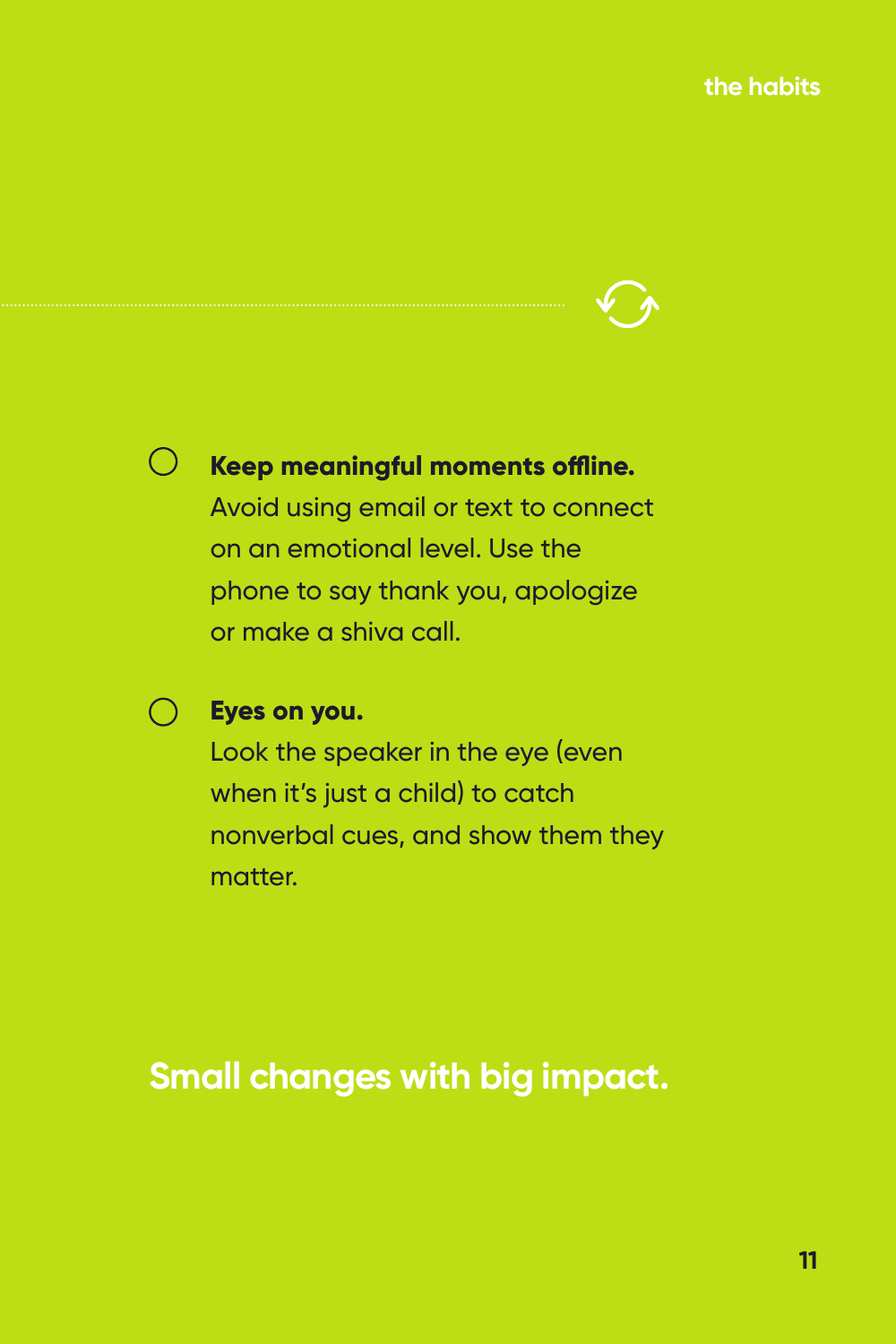## **the standards**

**Is tech creeping into my standards, and making me act in a way I never wanted to, or never thought I would?** 

#### **Do I want to...**

- $(2)$ Hide behind my texts for difficult conversations?
- $(2)$  Fail to develop strong conversational skills, or lose the ones I have?
- $(2)$  Let  $\vee$ ,  $\odot$  &  $\ominus$  replace hugs, camaraderie and laughter?
- Misread people's intentions? Risk them misunderstanding mine?
- $(2)$  Forget basic pleasantries like good morning and thank you?

### **Talk it over. Think it through....**

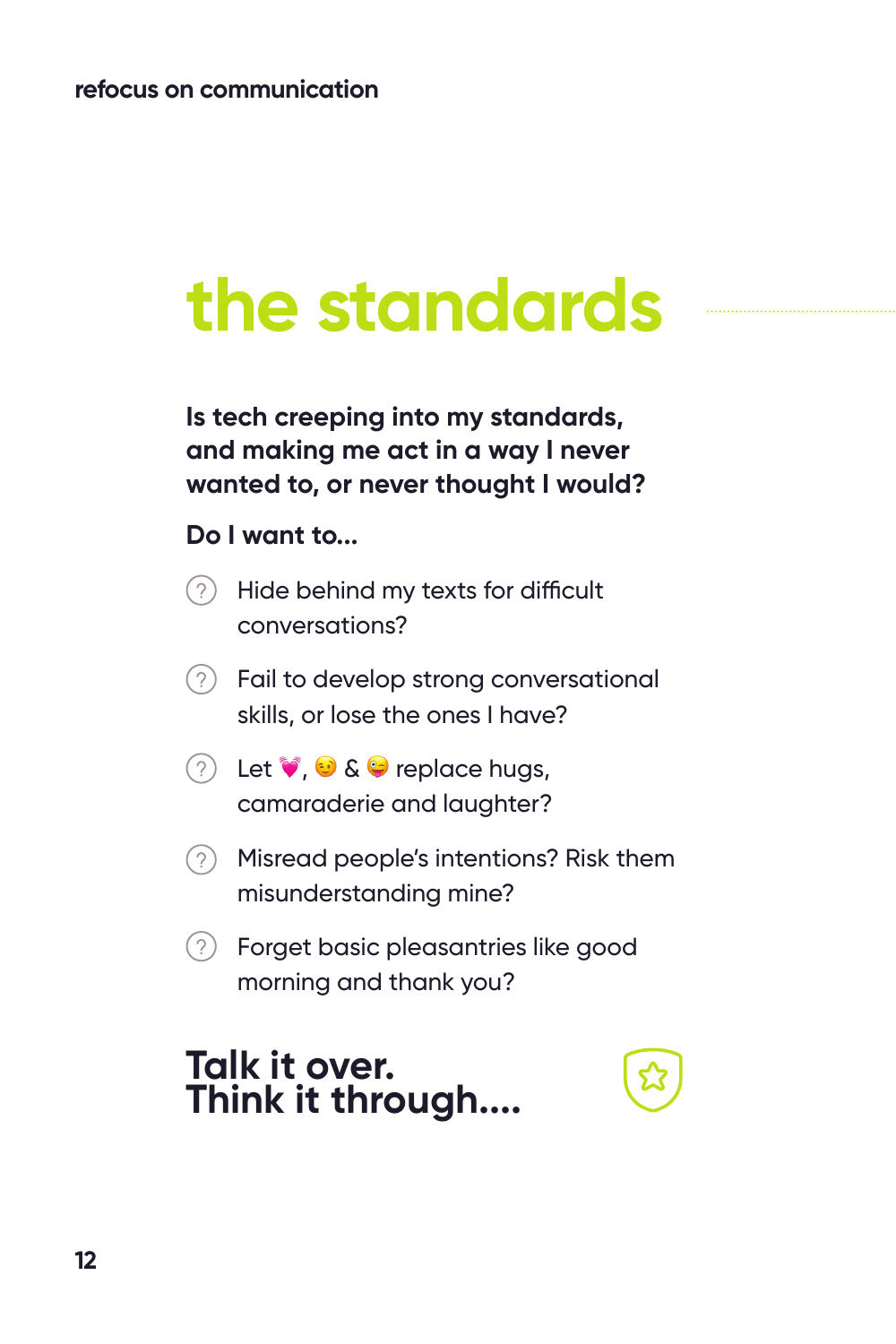#### **the standards**

**What's my IDEAL standard of communication in this age of technology?** What do I want my conversations and messaging to look like?

**What has become my current standard?** Do I text when I should talk? Do my messages reflect the warm, caring person I am?

My ideal standard is...

My current standard is...

**What's one standard I can change right now?**  How can I upgrade the way I communicate with others to be closer to my ideal?

The one standard I will change right now is...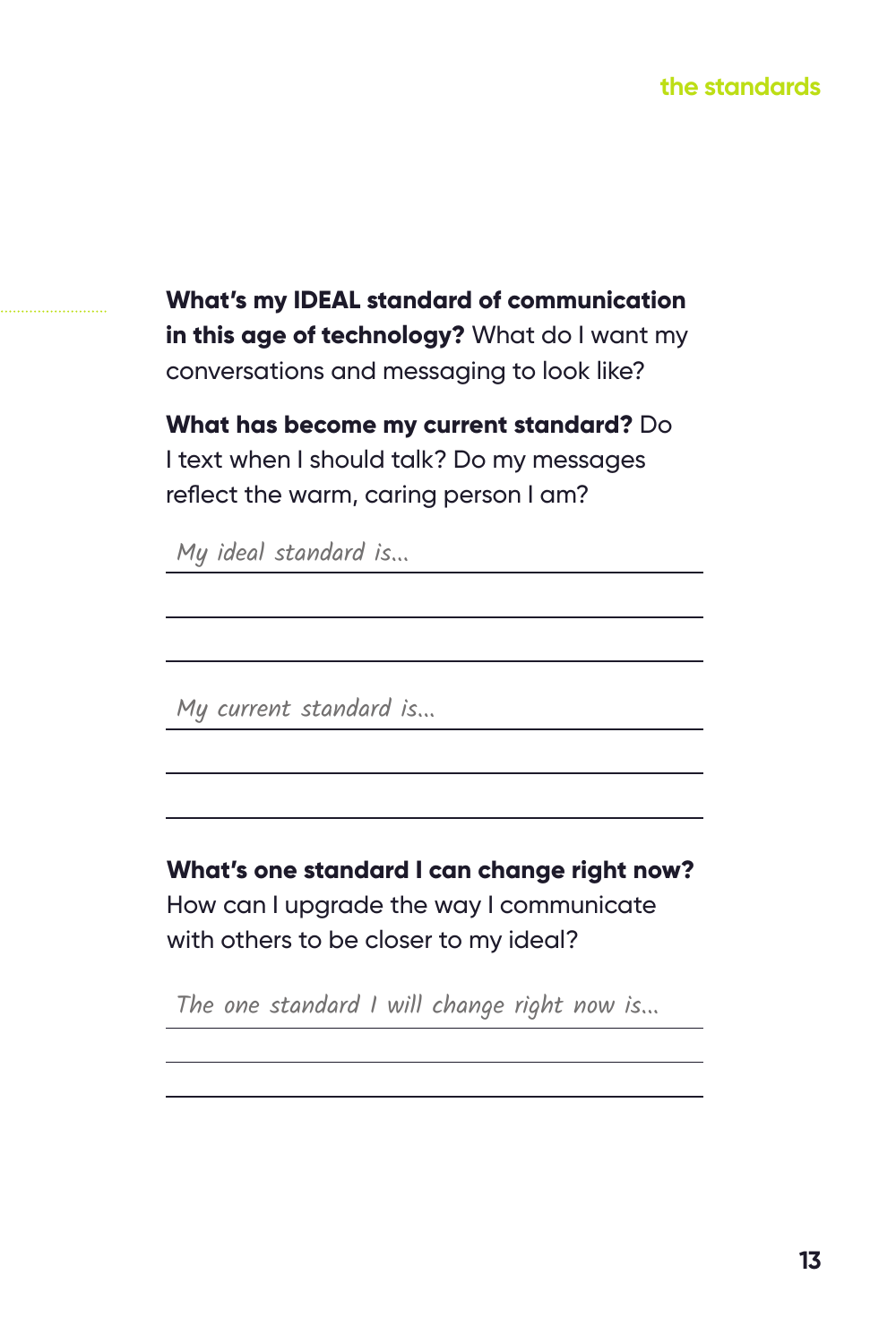**the follow-up**

## **the follow-up**

**Learn more about the topic of technology and communication.**

### **Wed., Jan. 27, 8pm CST**

**Watch online: torahanytime.com/focus**

**Call in: USA: 718-298-2077 ext. 53** UK: 0330-1170305 ext. 53 Israel: 072-398-2980 ext. 53 Canada: 647-797-0056 ext. 53



### **Harav Eytan Feiner**

Rav of Congregation Kneseth Israel, Far Rockaway, NY

## **Harav Yitzchok Margareten**

Rav of Shomrei Shabbos; Menahel of Yeshiva Derech Hatorah, Cleveland, OH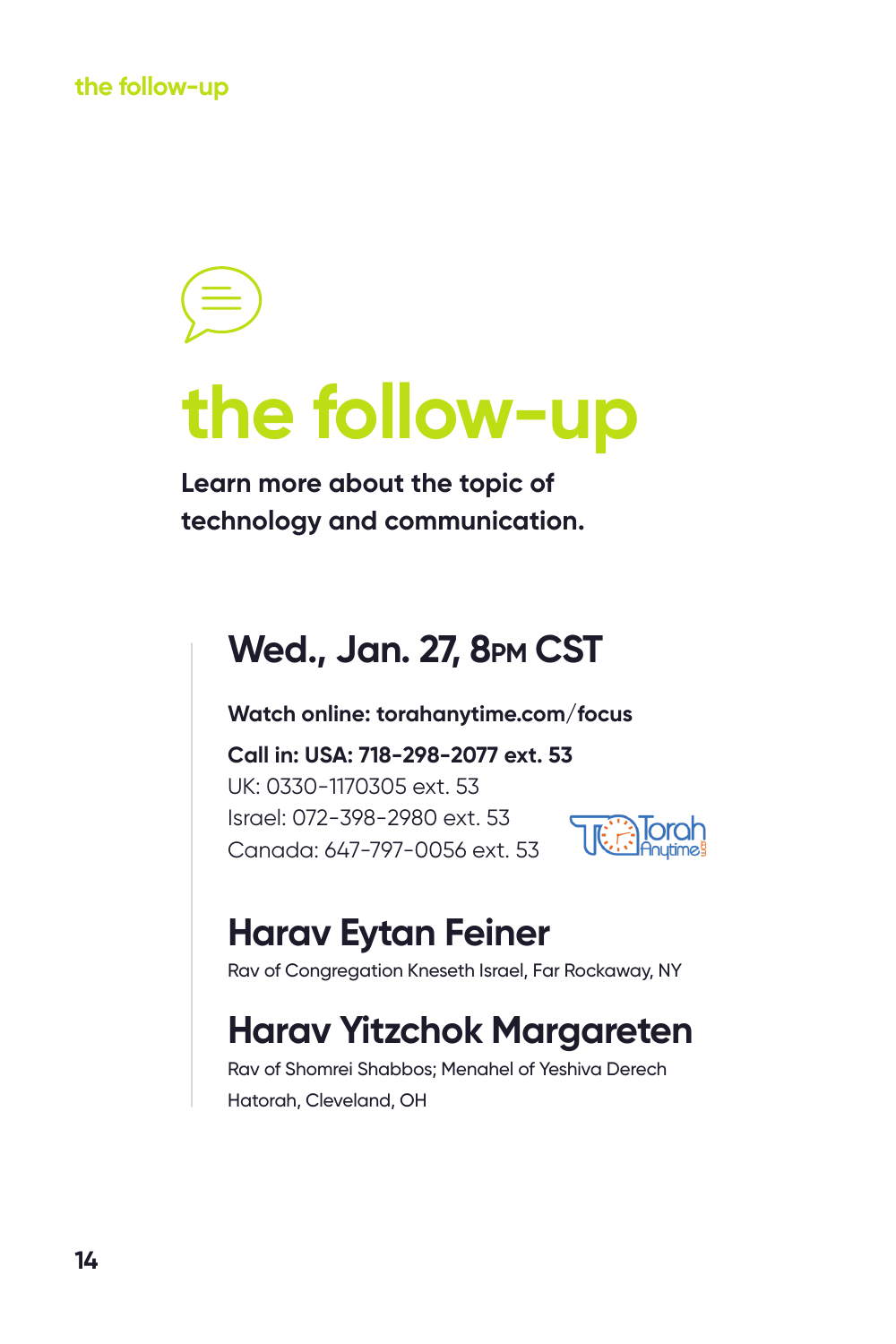**refocus on communication**

כמה פעמים שמענו שני בני הזוג אומרים אחד לשני: "איני צריך שום דבר – רק דבר אתי יפה". ועיקר השמחה בבית כשאומרים בצורה יפה "בוקר טוב" ו"תודה"

**"Often we have heard couples say one to the other, "I don't need anything, just speak to me pleasantly." The main happiness in the home is when everyone says "good morning" and "thank you" in a pleasant way."**

תפארת שמשון, דברים י:יב **,Pincus Shimshon Rav -**

#### **Sources**

"Online Disinhibition Effect." Wikipedia, Wikimedia Foundation. Web. 6 September, 2020

Renken, Elena. "Most Americans Are Lonely, and Our Workplace Culture May Not Be Helping" NPR. Web. 23 January, 2020

Thompson, Jeff. "Is Nonverbal Communication a Numbers Game?" Psychology Today. Web. 30 September, 2011.

Turkle, Sherry. "Connected, But Alone." TED. Web. February, 2012

Forbes, Paula. "LA Restaurant Bans Cell Phones to Prevent 'Gastro ADD'." Eater. Web. 1 August, 2013